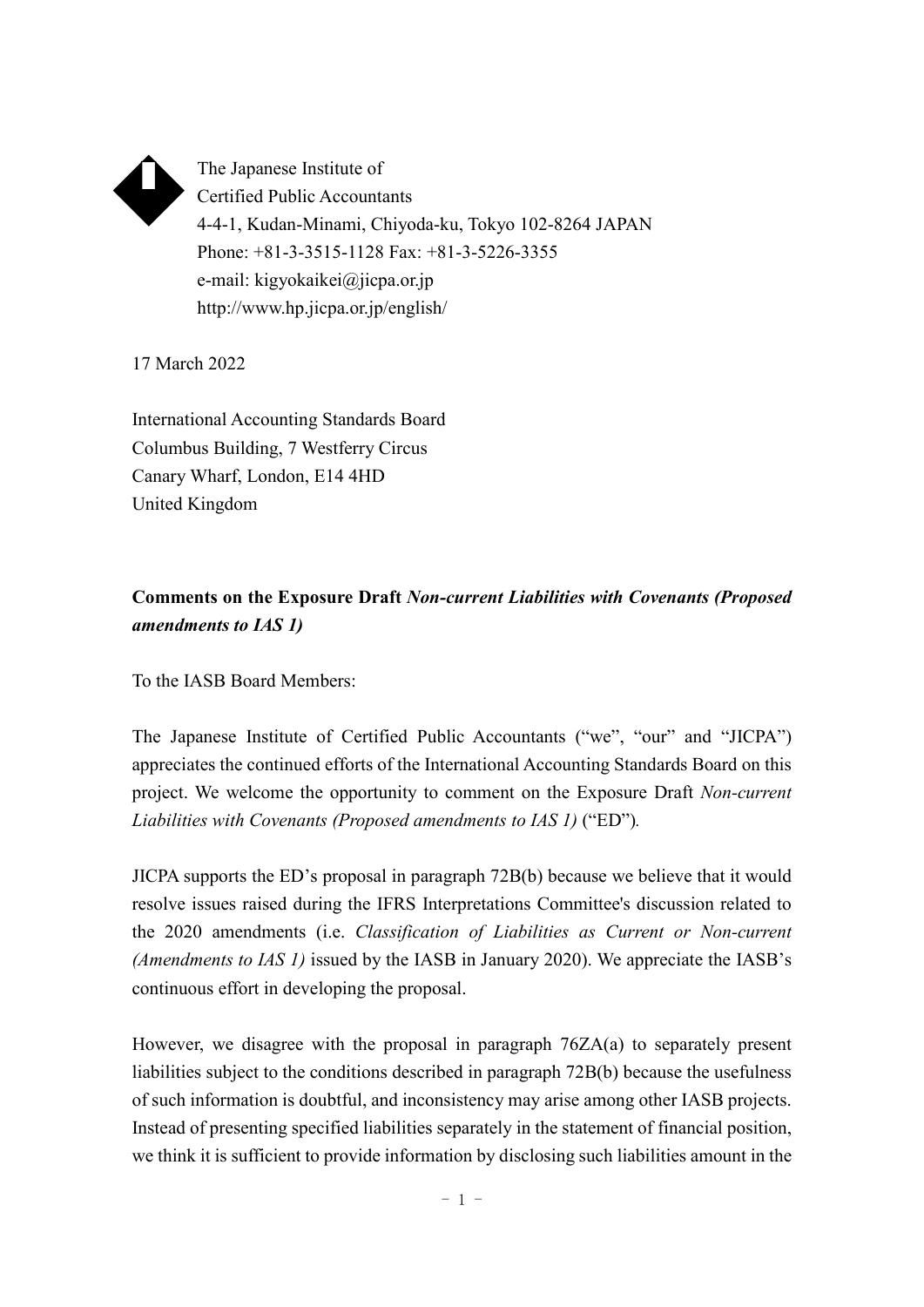notes just like other information proposed in paragraph 76ZA(b), including the conditions with which the entity is required to comply.

We disagree with the proposal in paragraph 72C(b) because the difficult judgement would be required under the proposal to classify liabilities as current or non-current, causing diversity in classification and deterioration in the comparability of information.

In paragraph 8 of our comment letter, we have provided examples illustrating cases where it is not always clear how to determine whether or not an entity has the right at the end of the reporting period to defer settlement of the liability for at least twelve months after the reporting period.

We suggest the IASB develop additional application guidance and illustrative examples for clarification purposes so that the examples we illustrated would be classified appropriately.

Although we are not against the proposal in paragraph 76ZA(b)(iii), we are concerned about the auditability of the required information because the information is not used in the measurement of assets and liabilities recognised in the financial statements, and it is more like a forward-looking type of information that largely depends on management's judgement.

Please see our comments on individual proposals of the ED in the following pages.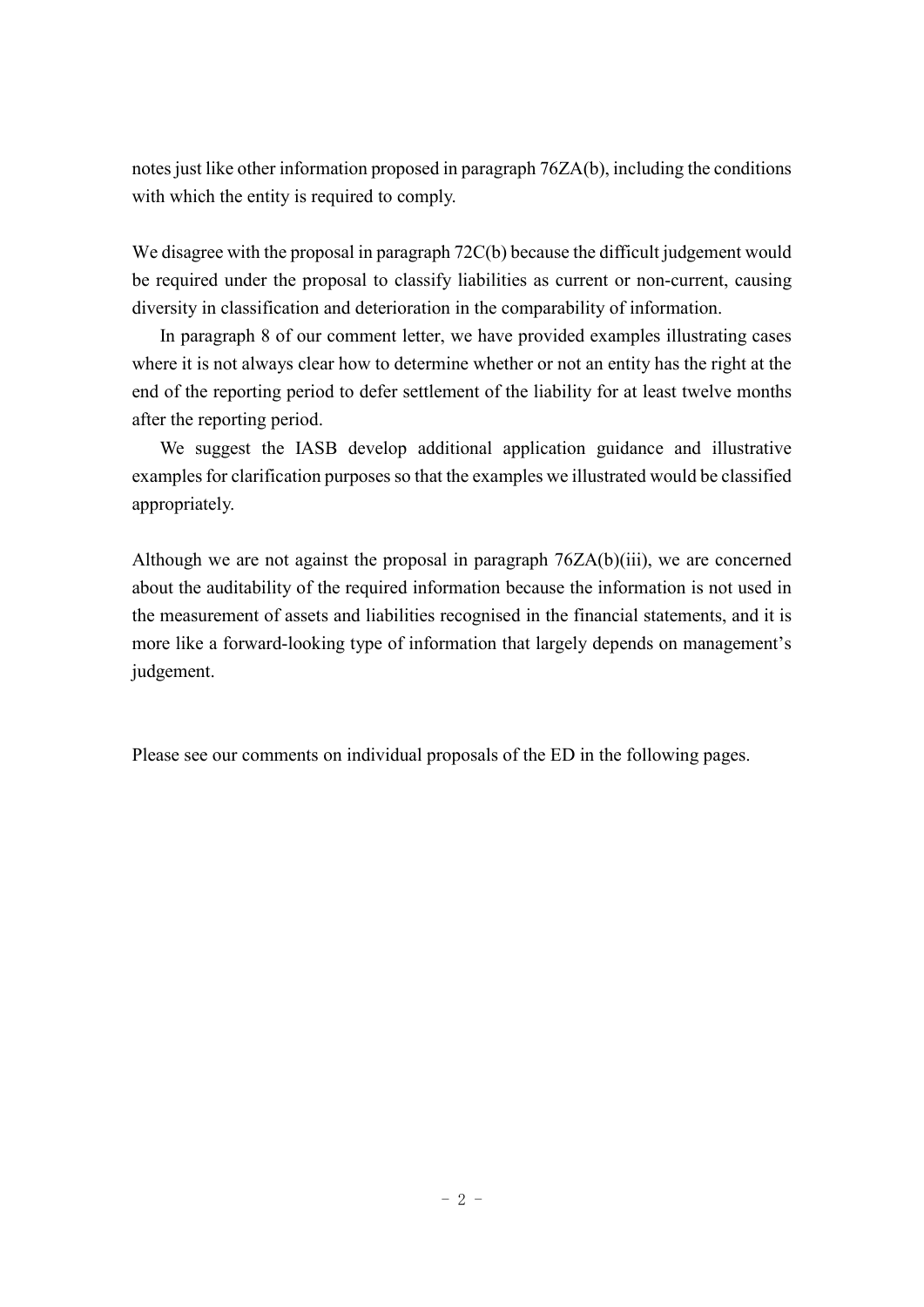## **Question 1—Classification and disclosure (paragraphs 72B and 76ZA(b))**

The Board proposes to require that, for the purposes of applying paragraph 69(d) of IAS 1, specified conditions with which an entity must comply within twelve months after the reporting period have no effect on whether an entity has, at the end of the reporting period, a right to defer settlement of a liability for at least twelve months after the reporting period. Such conditions would therefore have no effect on the classification of a liability as current or non-current. Instead, when an entity classifies a liability subject to such conditions as non-current, it would be required to disclose information in the notes that enables users of financial statements to assess the risk that the liability could become repayable within twelve months, including:

- (a) the conditions (including, for example, their nature and the date on which the entity must comply with them);
- (b) whether the entity would have complied with the conditions based on its circumstances at the end of the reporting period; and
- (c) whether and how the entity expects to comply with the conditions after the end of the reporting period.

Paragraphs BC15–BC17 and BC23–BC26 of the Basis for Conclusions explain the Board's rationale for this proposal.

Do you agree with this proposal? Why or why not? If you disagree with the proposal, please explain what you suggest instead and why.

## **Comment:**

(Paragraph 72B(b))

1. We support the ED's proposal in paragraph 72B(b) as it would solve issues raised during the IFRS Interpretations Committee's discussion process related to the 2020 amendments.

## (Paragraph 76ZA(b))

2. Although we are not against the proposal in paragraph  $76ZA(b)(iii)$ , we are concerned about the auditability of the required information because the information is not used in the measurement of assets and liabilities recognised in the financial statements, and it is more like a forward-looking type of information that largely depends on management's judgement. As we commented to the Discussion Paper *Disclosure Initiative—Principles of Disclosure* published by the IASB in March 2017, we believe a general rule should be developed, basically restricting entities from including non-financial information not used to measure assets and liabilities in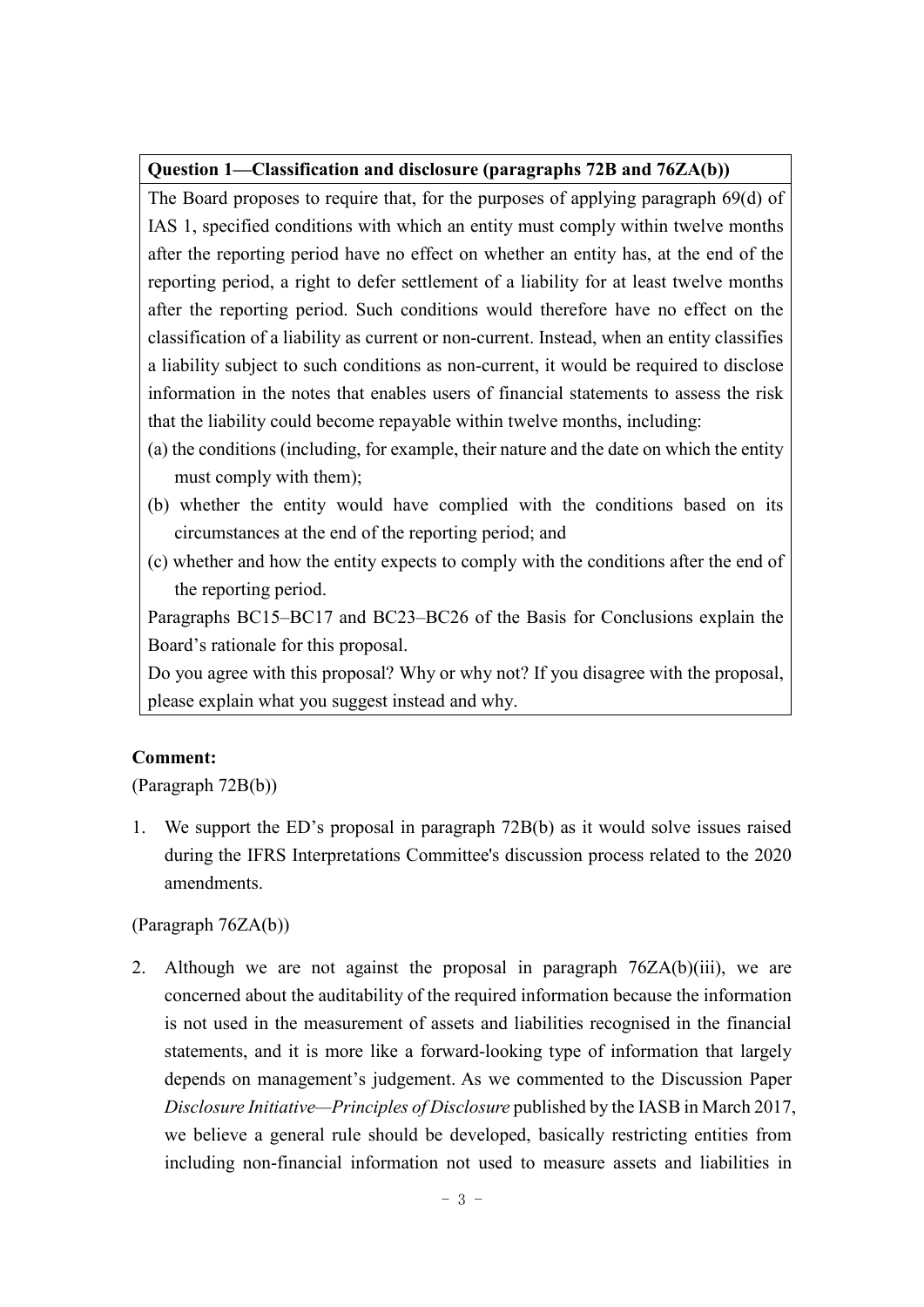financial statements for disclosure purposes.

- 3. Despite our concern mentioned above, we still support the proposed disclosure conditions in paragraph 76ZA(b) because they do not specify assessment methods or other detailed information in relation to compliance with covenants. This would allow entities to have a certain flexibility in preparing disclosure information, thereby making a judgement based on the substance of the transaction and avoiding undue burden in practice.
- 4. We comment on the disclosure objective described in paragraph 76ZA(b), though, which is 'to enable users of financial statements to assess the risk that the liability could become repayable within twelve months.' We are concerned that the description is too simple without explicitly providing 'specific disclosure objectives and 'what the information is intended to help users of financial statements do.' The objective described in paragraph 76ZA(b) does not appear to align with the basic approach pursued by the IASB's Disclosure Initiative, which is to provide disclosure information based on disclosure objectives. That said, we recommend including the sentence per paragraph BC25 of the Basis for Conclusions, which says 'this would allow an entity to provide context by explaining how it made the assessment and, when applicable, why it would not have complied with such conditions based on its circumstances at the reporting date,' into paragraph 76ZA(b) of the ED in response to providing information on 'specific disclosure objectives' and 'what the information is intended to help users of financial statements do.'
- 5. We also recommend the IASB clarify how the proposal in paragraph 76ZA(b) is correlated to other similar disclosure requirements under current IFRS Standards, such as disclosures on liquidity risk in IFRS 7 *Financial Instruments: Disclosures*.

## **Question 2—Presentation (paragraph 76ZA(a))**

The Board proposes to require an entity to present separately, in its statement of financial position, liabilities classified as non-current for which the entity's right to defer settlement for at least twelve months after the reporting period is subject to compliance with specified conditions within twelve months after the reporting period. Paragraphs BC21–BC22 of the Basis for Conclusions explain the Board's rationale for this proposal.

Do you agree with this proposal? Why or why not? If you disagree with the proposal, do you agree with either alternative considered by the Board (see paragraph BC22)?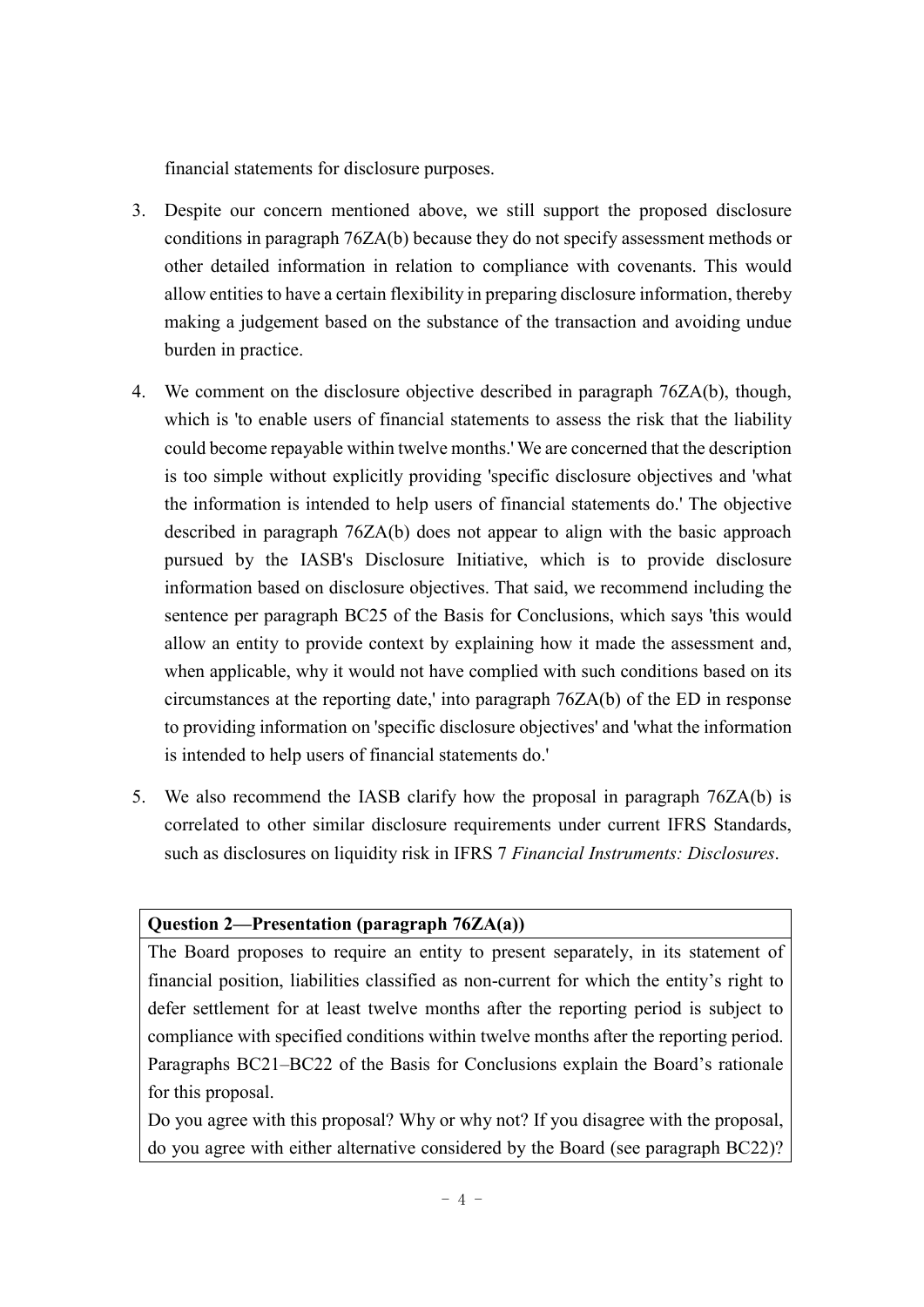Please explain what you suggest instead and why.

### **Comment:**

- 6. We disagree with the proposal in paragraph 76ZA(a) for the following reasons. Instead of presenting specified liabilities separately in the statement of financial position, we think it is sufficient to provide information by disclosing such liabilities amount in the notes just like other information proposed in paragraph 76ZA(b), including the conditions with which the entity is required to comply.
	- (a) Under the ED's proposal, it may end up directing all the liabilities that are subject to compliance with specified conditions, such as covenants, and required to comply with such conditions only within twelve months after the reporting period would be subject to separate presentation when classified as non-current. In such cases, entities will be required to present the number of borrowings with financial covenants separately, even when the possibility of the borrowings becoming immediately due and payable is remote under the financial covenant. We are doubtful whether such separately presented liability information can provide valuable information to users of financial statements.
	- (b) If entities were to follow the proposed requirement for separate presentations, we are afraid consistency would not be maintained among other line items presented in the financial statements. According to the Exposure Draft, *General Presentation and Disclosures* developed as part of the IASB's Primary Financial Statements project, the role of the primary financial statements is to 'provide a useful, structured and comparable summary of a reporting entity's recognised assets, liabilities, equity, income, expenses and cash flows.' Also, the Primary Financial Statements project aims to improve the aggregation and disaggregation principles. We recommend that the ED's proposed requirement for separate presentations should align with the disaggregation principle proposed under the Primary Financial Statements project.
- 7. Paragraph BC22(a) discusses an alternative view provided in paragraph AV4 of the ED, which supports the principle-based accounting treatment stipulated in paragraph 55 of IAS 1 *Presentation of Financial Statements*, requiring to present line items separately when such presentation is relevant to an understanding of an entity's financial position. We support this alternative view.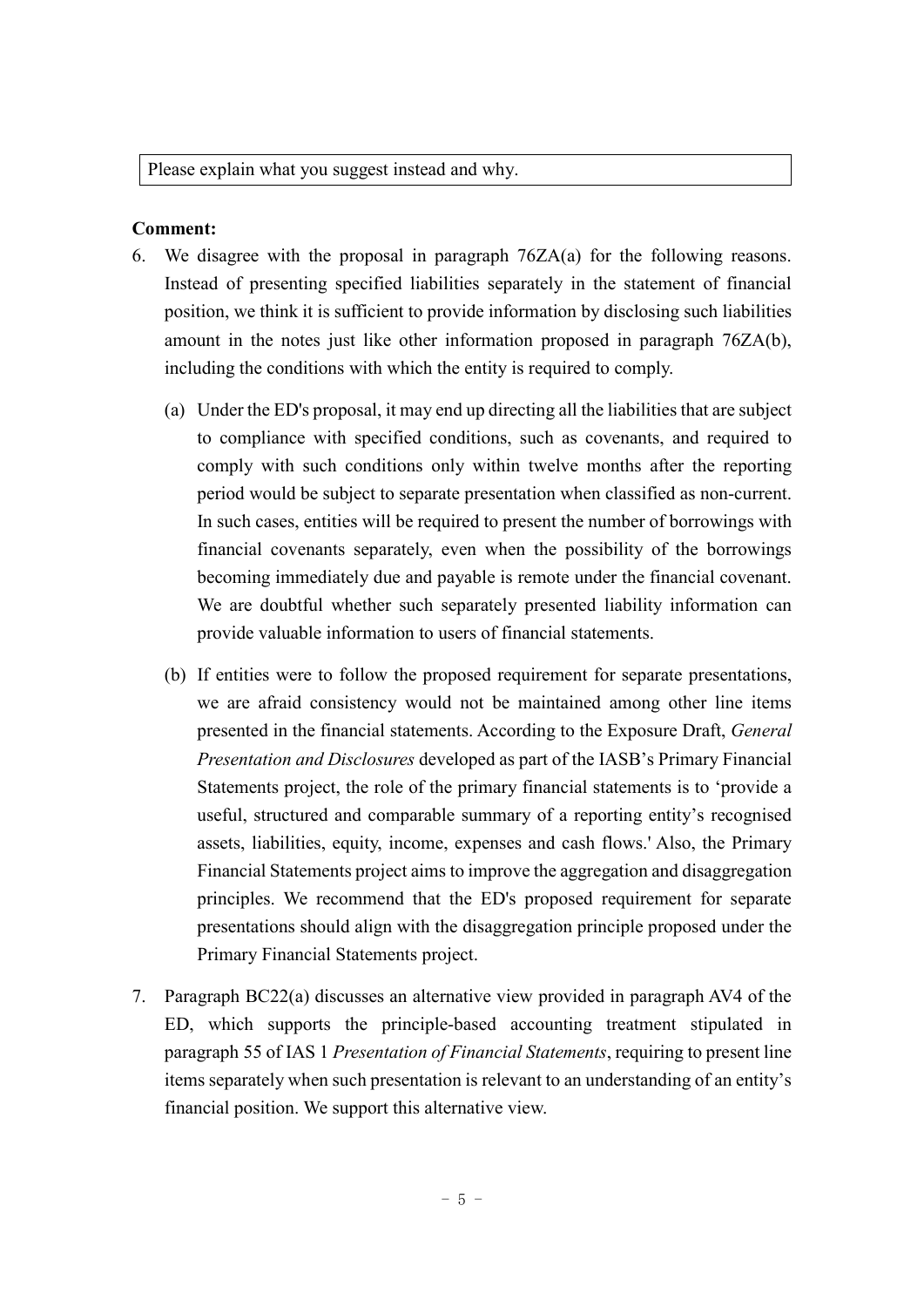#### **Question 3—Other aspects of the proposals**

The Board proposes to:

- (a) clarify circumstances in which an entity does not have a right to defer settlement of a liability for at least twelve months after the reporting period for the purposes of applying paragraph 69(d) of IAS 1 (paragraph 72C);
- (b) require an entity to apply the amendments retrospectively in accordance with IAS 8 *Accounting Policies, Changes in Accounting Estimates and Errors*, with earlier application permitted (paragraph 139V); and
- (c) defer the effective date of the amendments to IAS 1, *Classification of Liabilities as Current or Non-current*, to annual reporting periods beginning on or after a date to be decided after exposure, but no earlier than 1 January 2024 (paragraph 139U). Paragraphs BC18–BC20 and BC30–BC32 of the Basis for Conclusions explain the Board's rationale for these proposals.

Do you agree with these proposals? Why or why not? If you disagree with any of the proposals, please explain what you suggest instead and why.

#### **Comment:**

(Paragraph 72C)

- 8. We disagree with paragraph 72C(b) due to the following reasons:
	- (a) No clear guidance is provided about what kind of specific circumstances are expected when an entity does not have the right to defer settlement of the liability for at least twelve months as described in paragraph 72C, and also how the compliance with paragraph 69(d) is determined in those cases. As a result, the classification of liabilities could be diverse among entities, thereby deteriorating the comparability of information.
	- (b) In particular, difficult judgement is required for the classification of liabilities as current or non-current if an uncertain future event or outcome occurs (or does not occur) and its occurrence (or non-occurrence) is unaffected by the entity's future actions as described in paragraph 72C(b).
	- (c) Further, we are concerned that paragraph 72C(b) could affect the practice of entities, separately presenting its financial guarantee or insurance contract liability as current or non-current.
- 9. The following examples illustrate cases where it is not always clear how to determine whether or not an entity has the right at the end of the reporting period to defer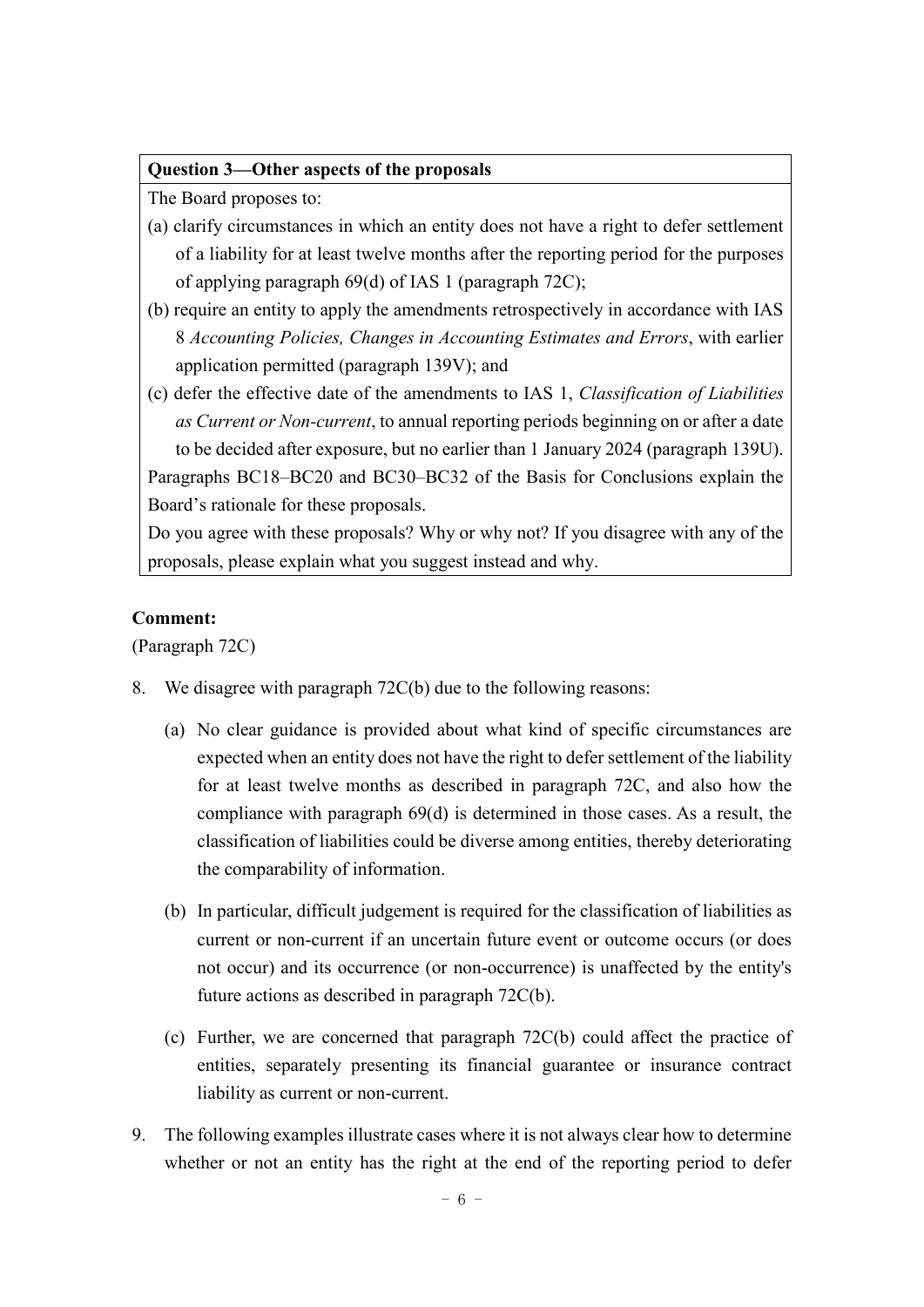settlement of the liability for at least twelve months after the reporting period.

Example 1: Change-in-control provision

When an entity issues preferred stocks with a mandatory redemption provision in five years, which are subject to conditions under which holders of the preferred stocks are entitled to demand early redemption whenever there are changes in control of the entity, and when its occurrence is unaffected by the entity's future actions.

Example 2: Initial public offering (IPO) within twelve months

When an entity issues preferred stocks with a mandatory redemption provision in five years, which are subject to conditions under which holders of the preferred stocks are entitled to demand early redemption whenever the entity cannot execute IPO within twelve months, and when its occurrence is unaffected by the entity's future actions.

Example 3: A contract requiring an entity to obtain an unqualified opinion from auditors within three months from a reporting period

When an entity, as the borrower, has a loan with maturity in five years, which is subject to conditions under which the lender is entitled to demand early redemption if the entity cannot obtain an unqualified opinion from auditors within three months from a reporting period.

Example 4: Defined benefit obligations

When an entity is aware that voluntary resignations that occur after the reporting period can be reduced by improving benefit packages, for example, the entity has no intention to make such improvements.

Example 5: Provision for loss on litigation

When an entity is dealing with litigation whose appeal period arrives after the reporting period, but when the entity has no intention to appeal even though the entity acknowledges, it may be able to avoid incurring litigation losses due to the appeal.

Example 6: Financial guarantee

An entity can avoid extending a financial guarantee to a counterparty by entering